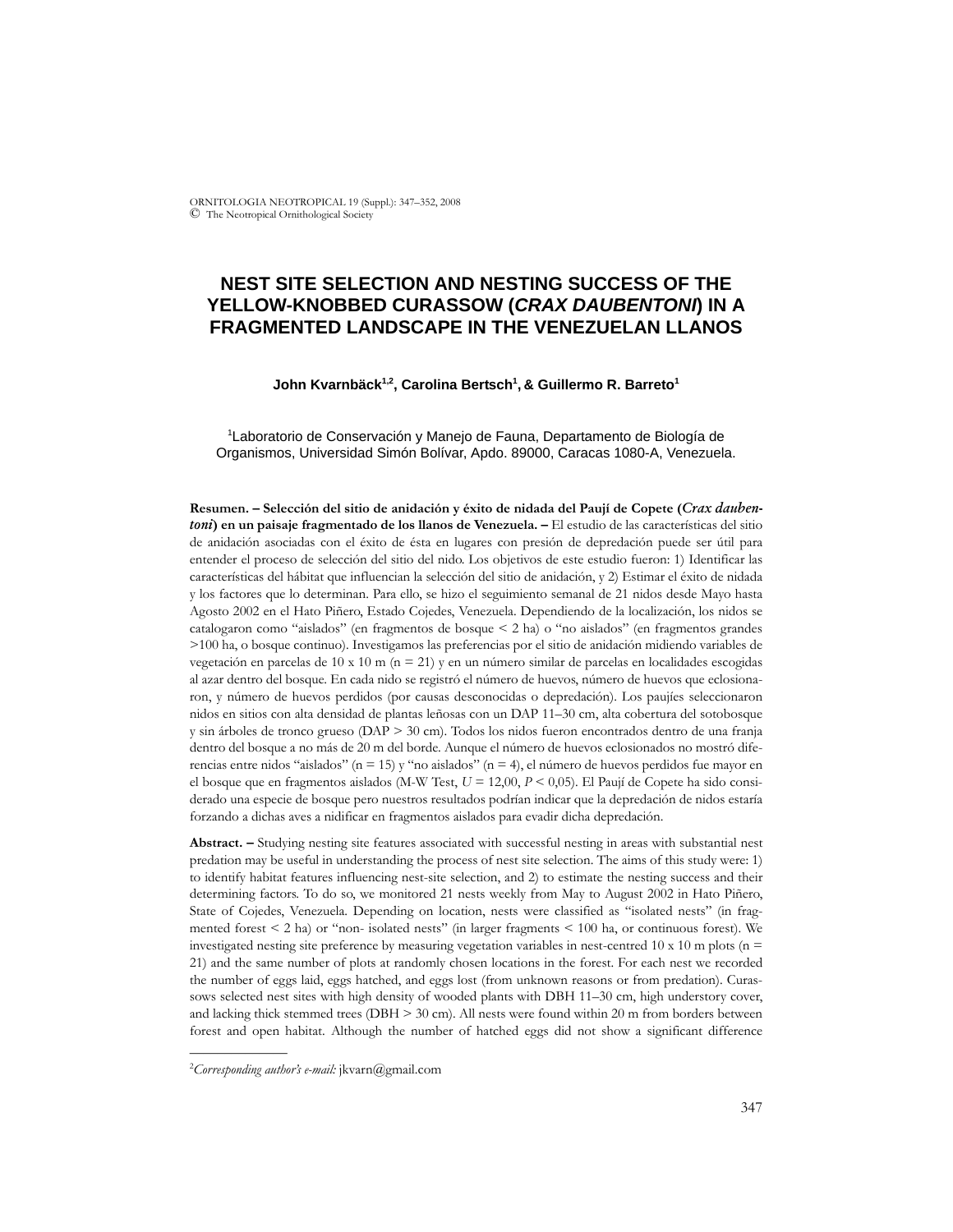KVARNBÄCK *ET AL.*

between "non-isolated nests" (n = 4) and "isolated nests" (n = 15), number of lost eggs was higher in the forest than in isolated fragments of forest (M-W Test, *U* = 12.00, *P* < 0.05). The Yellow-knobbed Currassow has been considered a forest-species, but our results might indicate that nest-predation is forcing them to nest in isolated forest fragments in order to evade nest predation. *Accepted 9 November 2007.*

**Key words**: Yellow-knobbed Curassow, *Crax daubentoni*, cracids, nest selection, nesting success, fragmented landscape, Venezuela.

## INTRODUCTION

Nest site selection can be very important for the future of a population, because it may influence nesting success, and thus be a decisive factor for the survival of endangered species (Badyaev 1995, Lau *et al.* 1997). Nest predation is generally a very important factor reducing the reproductive success, thus nest location affects predation risk of both eggs and chicks (Martin 1993, Söderström *et al.* 1998). Processes such as habitat fragmentation and a subsequent creation of edges (Murcia 1995) can cause spatial variations in predation risk, such that predation increases 1) on nests located on edges with respect to homogeneous inner areas of habitat, and 2) when forest fragment size diminishes (Andren & Angelstam 1988, Small & Hunter 1988, Paton 1994, Keyser 2002, Pangav-Adam *et al*. 2006).

When studying nest site selection in a species it is important to consider different factors such as vegetation structure and characteristics adjacent to the nest site. These features can in turn influence predation risk e.g., providing cover in the line of vision and increasing the potential number of nest sites can reduce predator success (Badyaev 1995).

The Yellow-knobbed Curassow (*Crax daubentoni*) population has been said to be in decline due to hunting and destruction of its habitat (Silva & Strahl 1991, Silva & Strahl 1997, Begazo & Bodmer 1998). The Yellowknobbed Curassow is characterized by delayed sexual maturity together with one of the lowest existing reproductive potentials

among Galliformes (Estudillo-López 1997, Vié 1999), making it especially vulnerable to factors such as nest predation. Little is known about basic biology, not to mention nest site selection and nesting success, and doubts have even arisen about its mating system (Schäefer 1953, Strahl *et al.* 1997). The Yellow-knobbed Curassow represents the only endangered cracid species in Venezuela that does not inhabit humid forest but rather gallery and lowland dry forests, an ecosystem largely threatened throughout its distribution. Thus, it is interesting and important to study the reproductive features of a threatened game species susceptible to suffer the consequences of habitat encroachment. The objectives of this work were, to 1) find out what habitat requirements the curassow might have for nest selection, and 2) determine nesting success and factors influencing it, in a fragmented landscape.

## **METHODS**

This study was carried out in Hato Piñero, a 75,000 ha private cattle ranch located in Cojedes State, Venezuela (08°56'N, 68°05'W). The climate of the area is strongly seasonal with a dry season from November to April and a rainy season from May to October. Average rainfall is 1470 mm and annual average temperature is 27.5 °C. In Hato Piñero, the Yellow-knobbed Curassow has been protected from hunting and the habitat (dry semidecidous forest) has been more or less stable during the last decades. The field part of this study was done from April to August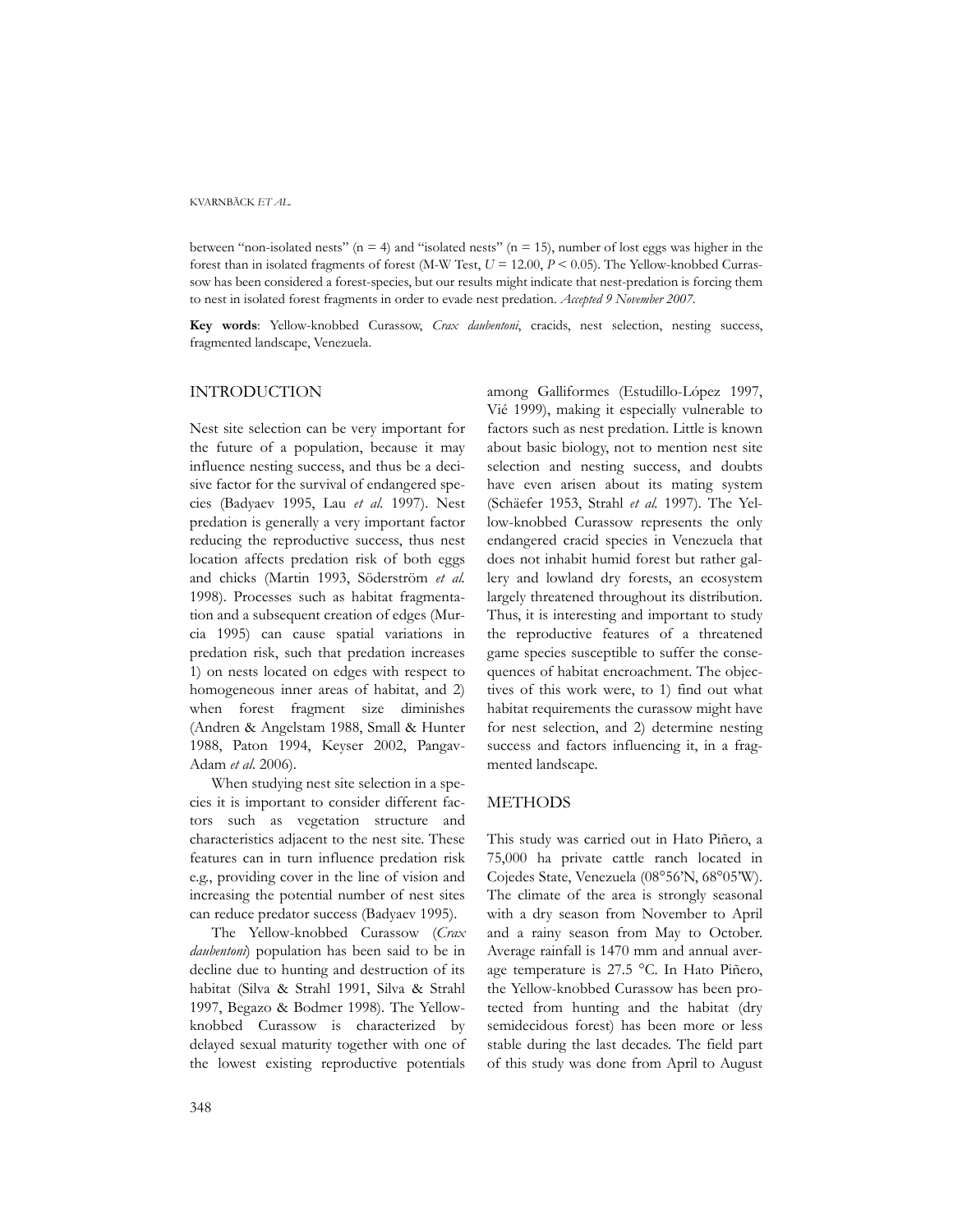TABLE 1. Vegetation variables used for comparing plots with and without nests.

| No of     | Variables                          |
|-----------|------------------------------------|
| variables |                                    |
| 1         | Presence of nest $(0/1)$           |
| 2         | Number of wooded plants with DBH < |
|           | $3 \text{ cm}$                     |
| 3         | Number of trees with DBH 3-10 cm   |
| 4         | Number of lianas with DBH 3-10 cm  |
| 5         | Number of trees with DBH 11-30 cm  |
| 6         | Number of lianas with DBH 11-30 cm |
|           | Number of wooded plants with DBH > |
|           | 30 cm                              |
| 8         | Canopy cover $(\%)$                |
| 9         | Understorey cover (%)              |
| 10        | Canopy height (m)                  |

2002 in a 10,000 ha area in the centre of the ranch. The habitat is a mixture of small pockets of forest surrounded by open areas devoted to pastures on one hand, and large fragments to big, extensive forests, on the other. Field work period coincides with the breeding season of curassows which begins with the onset of the rainy season (Buchholz 1995).

We localized curassow nests by walking the study area following roads and footpaths we made through the area. Once localized, we determined exact position with a GPS. A nest was considered active when a female was observed over the nest on more than one occasion. We sampled the vegetation structure and composition in 10 x 10 m nest-centered plots ( $n = 21$ ), and the same number of randomly selected plots. The vegetation measures were conducted during one week in order to avoid temporal differences in leaf cover. We used four percentage ranges: 0–25, 25–50, 50–75, and 75–100% (Schmutz *et al.* 1989). Trunk diameter at breast height (DBH) was measured on all wooded plants (lianas and trees or bushes) and categorized as: < 3, 3–10, 11–30, 31–50, and > 51 cm (Badyaev &

Faust 1996). We collected vegetation data to find out potential differences between plots with- and without nest. For this analysis we used 10 variables in a multiple logistic regression aimed at identifying potential determinants of nest site selection by curassows (Table 1). The goodness-of-fit of the model was assessed using both maximum likelihood criteria and a Wald test (Aitkin *et al.* 1989). The Wald test compares the estimates with their asymptotic standard error. The ratio of estimate/error can be treated as having, approximately, a t-distribution.

As chicks abandon the nest as soon as they are hatched (Delacour & Amadon 2004), it is very dificult to observe when they actually leave the nest. Consequently, it was considered as evidence of successful reproductive activity when large pieces of eggshells and foetus membrane were found in the nest (Sermeño 1997)**.**

In order to compare the number of hatched and lost eggs (as variables indicating nesting success) with nest location (classified as "isolated" and "non-isolated"), we used a Mann-Whitney *U*-test. The "isolated" nests were found in forest fragments smaller than 2 ha, while "non isolated" nests were found in continuous forest or fragments larger than 100 ha. Statistical analyses were performed by using Statistica v 5.0 package.

#### RESULTS

Altogether 21 nests were found in the study area of which 19 were active, including 15 in "isolated" and 4 in "non-isolated" locations. Nests were found mainly in May and June which corresponds to the first half of the breeding season of the curassows. All nests were found within 20 m from the edge between forest and open habitat, normally pastures but also roads. Several nests were found close to each other with the shortest distance being 31 m between two nests.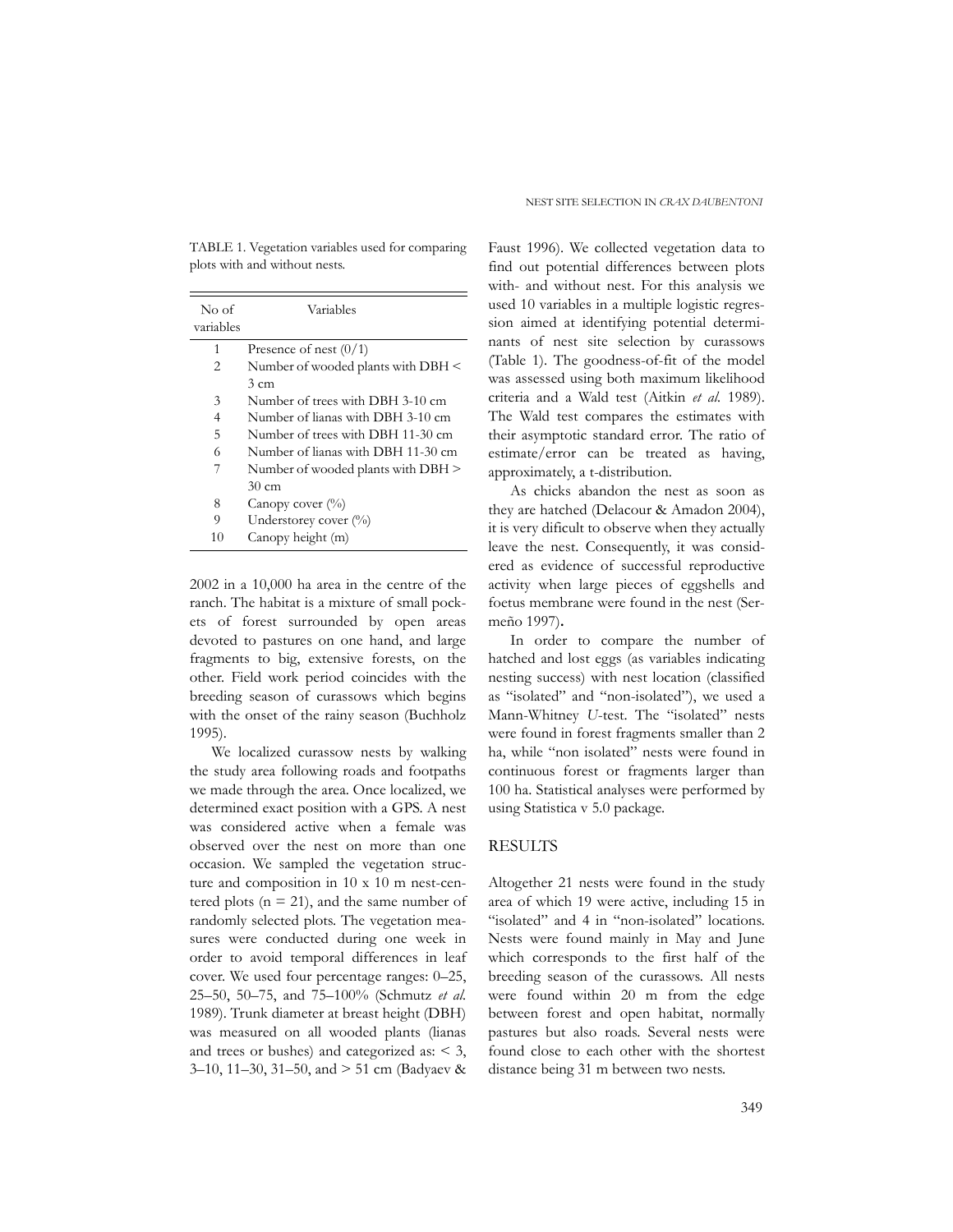KVARNBÄCK *ET AL.*

TABLE 2. Significant vegetation variables from multiple logistic regressions.

| Constant                         | Coefficient | SE.    |           |             |
|----------------------------------|-------------|--------|-----------|-------------|
| Constant                         | $-1.748$    | 1.1059 | $-1.5809$ | ${}_{0.05}$ |
| Trees and bush with 11–30 cm DBH | 0.3387      | 0.1824 | 1.8571    | ${}_{0.25}$ |
| Understory cover                 | 0.0467      | 0.0197 | 2.3653    | $\leq 0.05$ |
| Trees with $>$ 30 cm DBH         | $-0.2208$   | 0.1098 | $-2.0118$ | $\leq 0.05$ |

Deviation = 55.05, Residual deviation = 40.89,  $\chi^2$  = 14.15; *P* < 0.05.

Curassows selected nest sites with high density of trees and bushes (DBH 11–30 cm), a dense undergrowth and a lack of thickstemmed trees (DBH > 30 cm) (see Table 2). The model assigned correctly 78% of the plots. These significant variables are associated with disturbed vegetation along forest borders or in small fragments.

The number of hatched eggs, which equals the nesting success in precocial species as the curassow because nestlings leave the nest immediately after hatching, did not differ significantly between isolated (Average = 0.73,  $SD = 0.80$ ,  $n = 11$  eggs) and non-isolated (Average =  $0.25$ , SD =  $0.5$ , n = 1 egg) nests (Mann-Whitney, *U* = 9.00, *P* = 0.07). On the other hand, number of lost eggs was significantly higher in non-isolated nest (Mann-Whitney, *U* = 12.00, *P* < 0.05) (Fig. 1).

## DISCUSSION AND CONCLUSIONS

Curassows nests were located near edges of small forest fragments and in smaller proportion, near edges of continuous forest. Distance to edge was on average 4 m, indicating that nests were found close to the border between habitats. Nest site was significantly



FIG. 1. Lost eggs in nests located in isolated vs non-isolated plots. The number of eggs lost in isolated plots was significantly lower than those in non-isolated plots.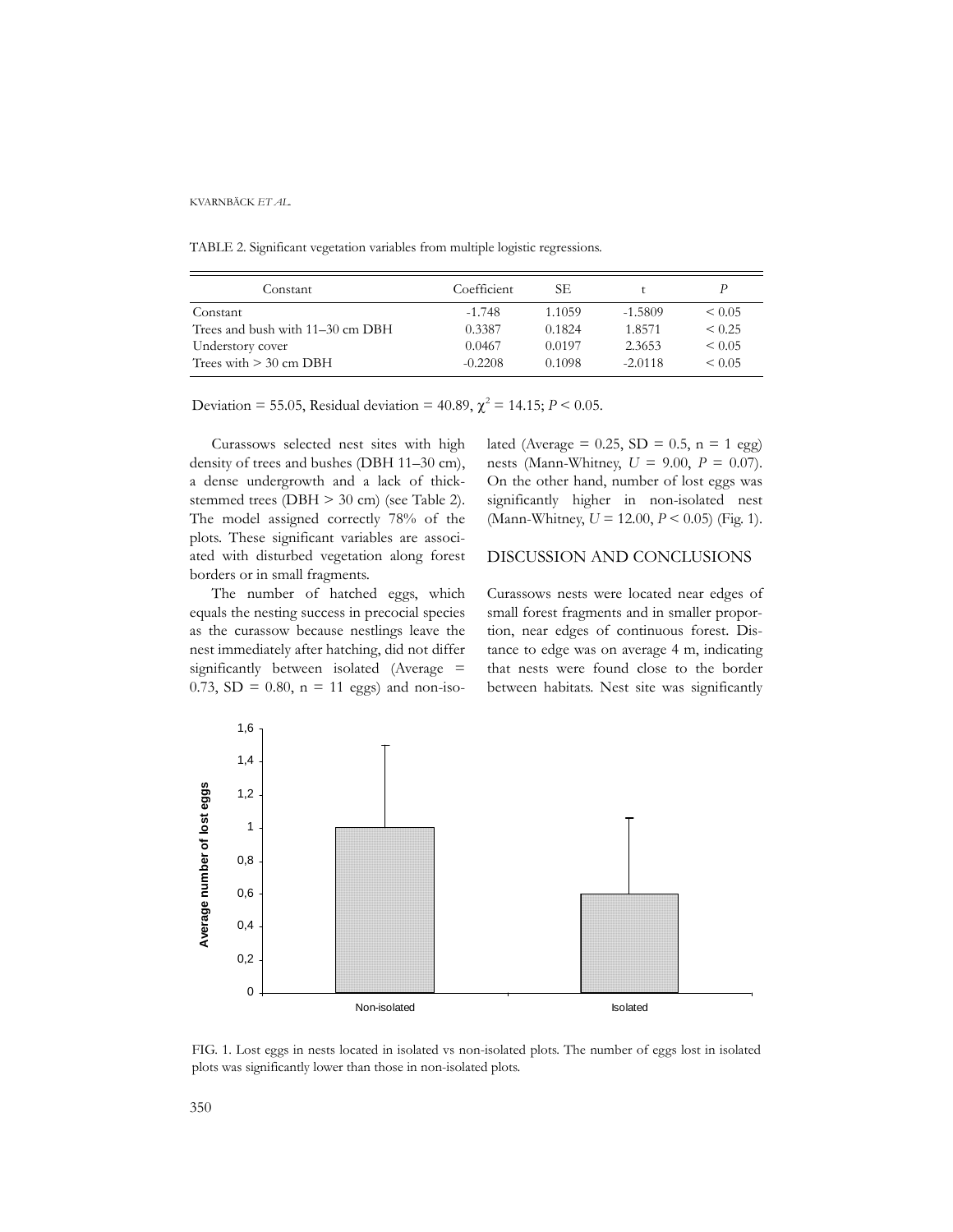related to high density of thin-stemmed trees, dense undergrowth and a lack of thickstemmed trees. Although not significant in the final model, the higher abundance of lianas in the nest plots compared with the randomly selected non-nest plots was often significant during the modeling process. These features coincide with what is expected due to edge effects (Laurance & Bierregaard 1997, Putz *et al*. 2001). That all nests were found in or near forest borders can possibly be explained by higher plant density, thus better possibility of hiding the nest from avian predators from above and in some cases also from climbing mammals.

Our results suggest that, although the Yellow-knobbed Curassow has traditionally been considered as an exclusive forest species (Schäefer 1953, Delacour & Amadon 2004), it appears to be able to use forest borders and small forest fragment to breed in when predation risk is too high. In our study area, predation may have affected curassow nesting success in non isolated nests, forcing the birds to nest in isolated sites. The biggest threat surely comes from capuchin monkeys (*Cebus olivaceus*), the fiercest egg predator in this ecosystem (Lau *et al.* 1997). In order to evade them, curassows might be forced to breed in isolated forest fragments surrounded by open areas rarely traversed by the monkeys. Perhaps also some snakes, rats, and opossums are discouraged by an open surrounding.

## ACKNOWLEDGMENTS

We wish to thank the owners and personnel of Hato Piñero for allowing us to undertake this study within their property and for the facilities provided during the field work. A particular thank to Gertrudis Gamarra for his amazing insights about the fauna and flora of Hato Piñero. Thanks to Oskar Nilsson and Alejandro Nagy for assistance in the field and to Ola Olsson for rewarding comments and

advise on statistical matter. This study was partially funded by Decanato de Investigación y Desarrollo USB and Fundación Branger.

### REFERENCES

- Aitkin, M., D. Anderson, B. Francis, & J. Hinde. 1989. Statistical modelling in GLIM. Oxford Statistical Science Series 4, Oxford Science Publications, Oxford, UK.
- Andren, H., & Angelstam, P. 1988. Elevated predation rates as an edge effect in habitat island: experiment evidence. Ecology 69: 544–547.
- Badyaev, A. V. 1995. Nesting habitat and nesting success of Eastern Wild Turkeys in the Arkansas Ozark Highlands. Condor 97: 221–232.
- Badyaev, A. V., & J. Faust. 1996. Nest site fidelity in female Wild Turkey: Potential causes and reproductive consequences. Condor 98: 589– 594.
- Begazo, A., & R. Bodmer. 1998. Use and conservation of Cracidae (Aves: Galliformes) in the Peruvian Amazon. Oryx 32: 301–309.
- Borges, S. H. 1999. Relative use of secondary forests by cracids in Central Amazonia. Ornitol. Neotrop. 10: 77–80.
- Buchholz, R. 1995. The descending whistle display and female visitation rates in the Yellowknobbed Curassow, *Crax daubentoni*, in Venezuela. Ornitol. Neotrop. 6: 27–36.
- Delacour, J., & D. Amadon. 2004. Curassows and related birds. American Museum of Natural History, New York, New York.
- Estudillo-López, J. 1997. Los crácidos: la familia de aves Neotropicales más amenazada de extinción y su posible restablecimiento por la reproducción en cautiverio. Pp. 217–223 *in* Strahl, S. D., S. Beaujon, D. M. Brooks, A. J. Begazo, G. Sedaghatkish, & F. Olmos, F. (eds.). The Cracidae: their biology and conservation. Hancock House Publishers, Blaine, Washington.
- Keyser, A. J. 2002. Nest predation in fragmented forests: landscape matrix by distance from edge interactions. Willson Bull. 114: 186–191.
- Lau, P., C. Bosque, & S. D. Strahl. 1998. Nest predation in relation to nest placement in the Greater Ani (*Crotophaga major*). Ornitol. Neotrop. 9: 87–92.
- Laurance, W. E., & R. O. Bierregaard. 1997. Tropi-